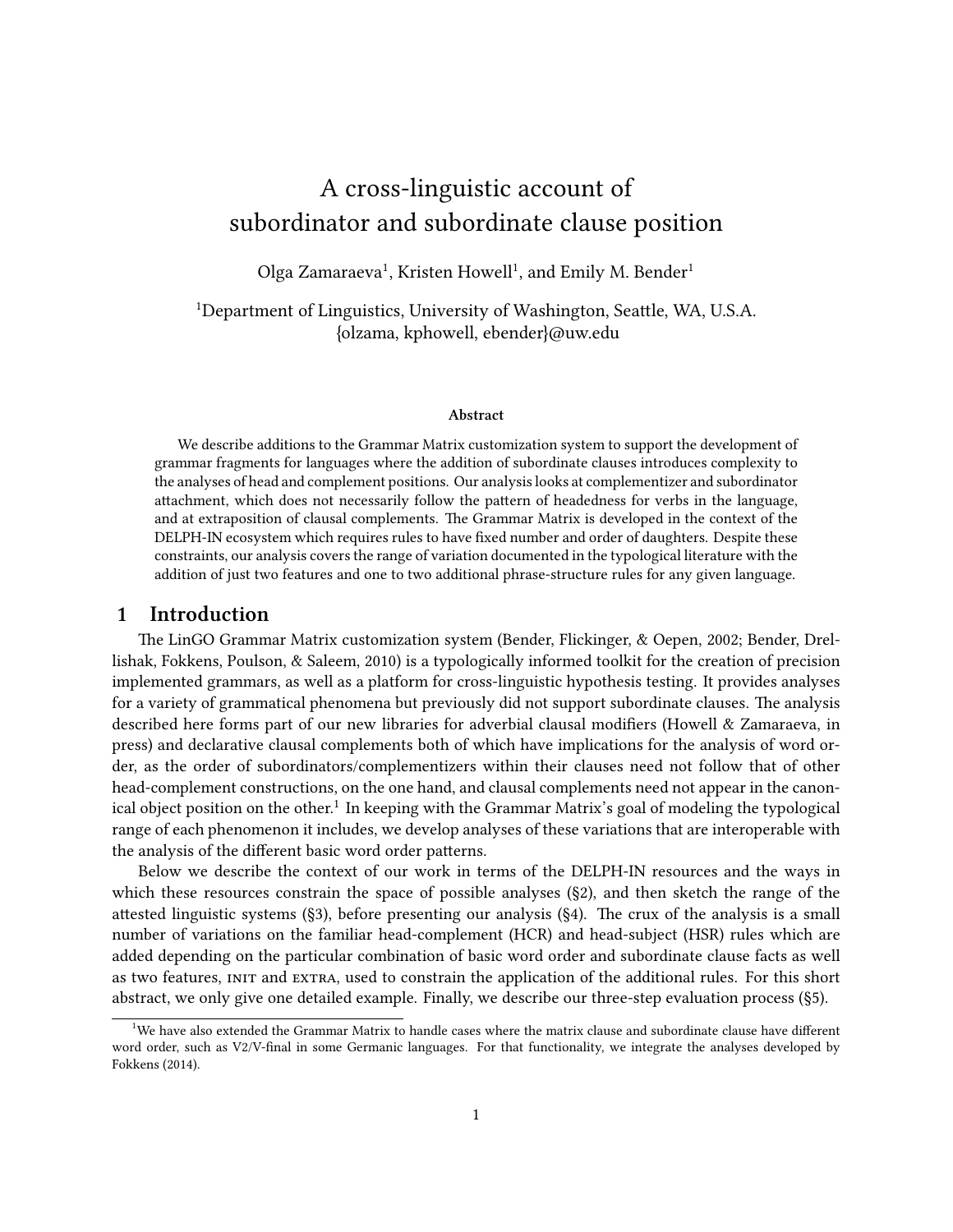#### **2 Background: DELPH-IN Formalism and the Grammar Matrix**

The analysis presented here was developed as an extension to the LinGO Grammar Matrix. As such, it is couched within the DELPH-IN joint reference formalism (Copestake, 2002), a fairly restrictive variant of HPSG formalization, developed to balance expressivity with computational efficiency. It does not allow relational constraints such as shuffle operators (Reape, 1994) and furthermore requires that the number and order of daughters of each phrase structure rule be fixed in the definition of the rule, precluding systems that separate immediate dominance from linear precedence (e.g. Engelkamp, Erbach, & Uszkoreit, 1992). One implication of this is that if a language allows both head-initial and head-final orders within a phrase structure type (e.g. head-complement), then the grammar for that language will need to include two separate variants of the rule. Similarly, two variants will be required if complements can attach both low and high with respect to subjects. Finally, fixed arity means that the head-complement rules can't realize all daughters at once, but instead are always binary branching and realize daughters one at a time.

The Grammar Matrix customization system (Bender et al., 2002, 2010) includes a web-based questionnaire that elicits typological and lexical information about a language from a linguist-user and a back-end customization script that outputs extensions to the Matrix core grammar according to the elicited specifications. The resulting grammar fragments are suitable for both parsing and generation and map between surface strings and Minimal Recursion Semantics (Copestake, Flickinger, Pollard, & Sag, 2005) representations. In addition to facilitating the development of broad-coverage grammars for practical applications, the customization system also can be used in linguistic hypothesis testing (Bender, Flickinger, & Oepen, 2008). The Grammar Matrix allows the user to select among 10 options for basic word order (Bender & Flickinger, 2005; Fokkens, 2014).<sup>2</sup> The choice determines the number and shape of the HCR and the HSR.<sup>3</sup> We build on this analysis to implement our analysis for word order in complex sentences.

# **3 Word order in complex sentences**

We look at clausal complements $^4$  and clausal modifiers marked by subordinators (including complementizers) and at the distribution of clausal complements within sentences. The order of the subordinator with respect to its complement (a subordinate clause) does not necessarily pattern the same way as the verb and its object. Furthermore, clausal complements are often disallowed or dispreferred in sentenceinitial and especially sentence-medial position (Noonan, 2007). The following examples from Uzbek [uzb] illustrate how this SOV language nonetheless has a complementizer *ki* which precedes its complements (while also having another complementizer *deb* which observes the head-final order) and allows SVO order to sometimes (1) but not always (2) avoid center embedding of clausal complements.

- (1) Men bilamen ki I know-1sg comp this man chicken-obj stole-3sg bu) odam joja-ni oğirladi 'I know that the man stole the chicken.' [uzb] (Noonan, 2007)
- (2) Xotin bu odam joja-ni woman this man chicken-obj stole oğirladi deb dedi comp said.3sg 'The woman said that the man stole a chicken.' [uzb] (Noonan, 2007)

To establish the possible constructions in a given language, the user-linguist must indicate in the questionnaire whether the complementizer is obligatory or optional and if it attaches on the left or on the right

<sup>2</sup> SVO, SOV, OSV, OVS, VSO, VOS, V-final, V-initial, free, and V2.

<sup>&</sup>lt;sup>3</sup>The user's choice here determines basic word order; a fixed word order choice can still be paired with specific word-order altering constructions.

<sup>&</sup>lt;sup>4</sup>In this work, we start with clausal complements that contain a complete proposition and leave other types for future work.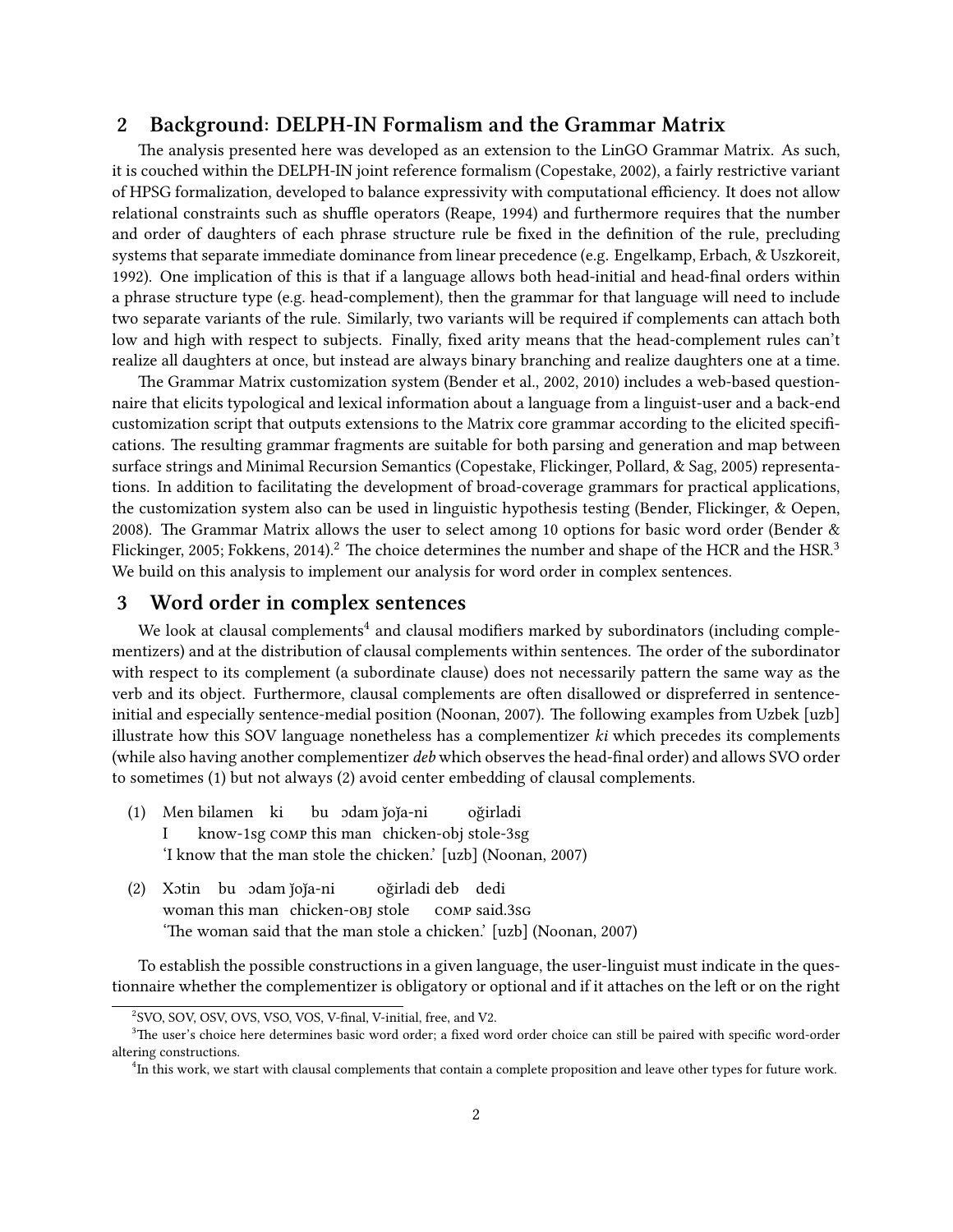as well as whether the clausal complement is extraposed or not (or if both options are possible). In the next section we present the analyses that are necessary to produce a grammar that will correctly reflect the word order in complex sentences for most languages described in terms of these parameters.<sup>5</sup>

#### **4 Analysis**

Our analysis relies on an additional HCR and, in some cases, an additional HSR constrained for two boolean features INIT and EXTRA. INIT (a HEAD feature) is used on lexical types and on the head daughters of phrase structure rules. It is used to account for word order variations associated with subordinator attachment and with extraposition of objects from OV languages; [init +] is associated with head-initial rules and [INIT −] with head-final rules. EXTRA is used to handle extraposition of clausal complements in VO languages and is constrained on comps list elements of clausal-complement selecting heads and on the non-head daughter of HCRs.<sup>6</sup> While similar features have been used before (Keller, 1995), we incorporate them into a new customization logic so that sets of correct constraints are emitted automatically based on user choices.

**Extraposition from objects in generally OV languages** can be accounted for by an additional headinitial HCR and the init feature. The general HCR's head daughter is [init *−*], the new head-complement rule's head daughter is  $[INT +]$ , and the lexical types are constrained accordingly.

The init feature is irrelevant for **extraposition in VO orders** since both the general and the additional HCR must be head-initial. Instead we posit the extra feature. It is a boolean feature for which we can constrain the complement of the clausal complement-taking verb. We can then say that the general HCR, which will be triggered for non-clausal complements, constrains its non-head daughter to be [extra *−*]. The additional HCR which is needed for clausal complements insists on low subject attachment (with [SUBJ  $\langle \ \rangle$ ]) and requires its non-head daughter to be [EXTRA +].

Whenever **subordinators** cannot use the same head-complement rule as transitive verbs, we use an additional HCR and the INIT feature to preclude spurious parses. Finally, If the analysis of subordinate clauses requires an additional phrase structure rule, all **lexical types** should be constrained with respect to INIT and EXTRA so that they can only go through the appropriate rule.

Consider one sample customization scenario.<sup>7</sup> Suppose the user says the language is VOS and has extraposition. Our analysis of **extraposition in VOS languages** requires two additional rules: a HCR and a HSR (see Figs. 1–2). This is because we need to license a VP constituent (Fig. 1) while also licensing low subject attachment (Fig. 2). $8$  At the same time, we want to preclude any constituent from being spuriously licensed by more than one rule, so we constrain the head daughters' valence lists.

# **5 Evaluating the libraries**

The number of possible relevant choices combinations ('pseudolanguages') $9$  to cover in our implementation is rather big: 161 for the word order variations associated with clausal complements alone.<sup>10</sup> To test

 $7$ Our additions to the customization system cover many scenarios of this sort.

 $^5$ Extraposition from free and V2 word orders and displacement to the front of the matrix clause are future work.

<sup>&</sup>lt;sup>6</sup>An alternative approach would be to use head types (including disjunctive types) instead of features. However, this is not sufficient when phrase structure rules need to distinguish between subtypes of one head type, such as *verb*.

<sup>&</sup>lt;sup>8</sup>The AVMs shown are highly schematized displays of the actual constraints emitted by the Grammar Matrix.

<sup>9</sup> E.g.: SOV, obligatory complementizer attaching before and after the clausal complement, obligatory extraposition.

<sup>&</sup>lt;sup>10</sup>Assuming just one complementation strategy per pseudolanguage. Six (6; SOV, OVS, OSV, VOS, V-final, V-initial) word orders participate in extraposition, for three (3; SVO, VSO, free) it does not make sense or is not supported, and finally V2, for which we do not support extraposition, can feature V-final word order in the subordinate clause, which we do support. Then there are 7 choices for the complementizer and its optionality and position, and finally there are 3 options for extrapotion itself (strict, flexible, or no extraposition).  $6 \cdot 7 \cdot 3 + 3 \cdot 7 + 2 \cdot 7 = 161$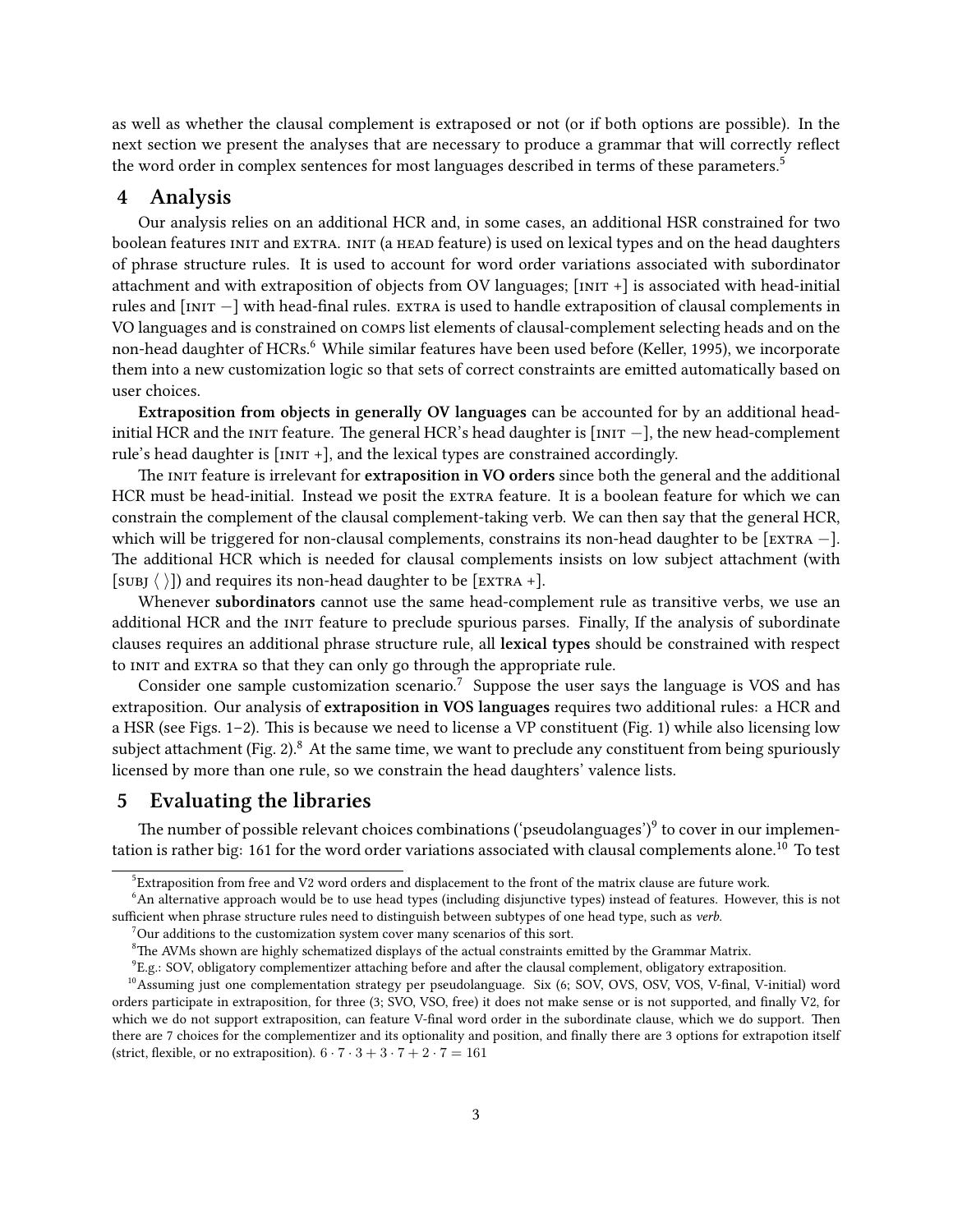

Figure 1: Abbreviated general head-initial HSR and HCR for a VOS language with obligatory extraposition.



Figure 2: Abbreviated additional HSR and HCR for a VOS language with obligatory extraposition.

the typological legitimacy and the rigor of our analysis, we apply a three-stage evaluation process. In each stage, we create a testsuite illustrating grammatical and ungrammatical strings for each test language, and then create a grammar specification (choices) file using the Grammar Matrix web questionnaire to model the language as documented in the testsuite. Then we automatically create the grammars corresponding to each choices file using the customization system and run them on the testsuites to obtain coverage and overgeneration figures.

In the first stage, we sampled 50 pseudolanguages and made sure that the grammars behave correctly with respect to these choices combinations. In the second and third stages, the testsuites come from multiple real languages, from different language families. The second stage is still test-driven development rather than evaluation, since it involves languages considered in development. In this stage, we modify the system until we obtain 100% coverage and 0% overgeneration on the testsuite. The results of the true evaluation stage performed after development was frozen and involving languages not considered during development are presented in Table 1. In Jalkunan (SOV), a 3sg pronoun stays in the sentence-medial position while the clausal complement is extraposed to the end (Heath, 2017). We did not come across this strategy in our typological survey and our system did not parse half of Jalkunan examples. On other testsuites, $^{11}$  we have 100% coverage and 0% overgeneration.

#### **6 Conclusion**

In this abstract we present a typologically robust analysis that extends previous work on basic word order in the Grammar Matrix to account for complex sentences. We implement a customization logic which outputs streamlined grammars taking a wide variety of typologically possible user choices as input. Our use of the init and extra features could be extended to cover variations of the word order beyond

<sup>&</sup>lt;sup>11</sup>Grammar sources: pab (Brandão, 2014), yak (Jansen, 2010), heb (Zuckermann, 2006), wgg (Hercus, 1994). The testsuites are available at https://students.washington.edu/olzama/gp2.html